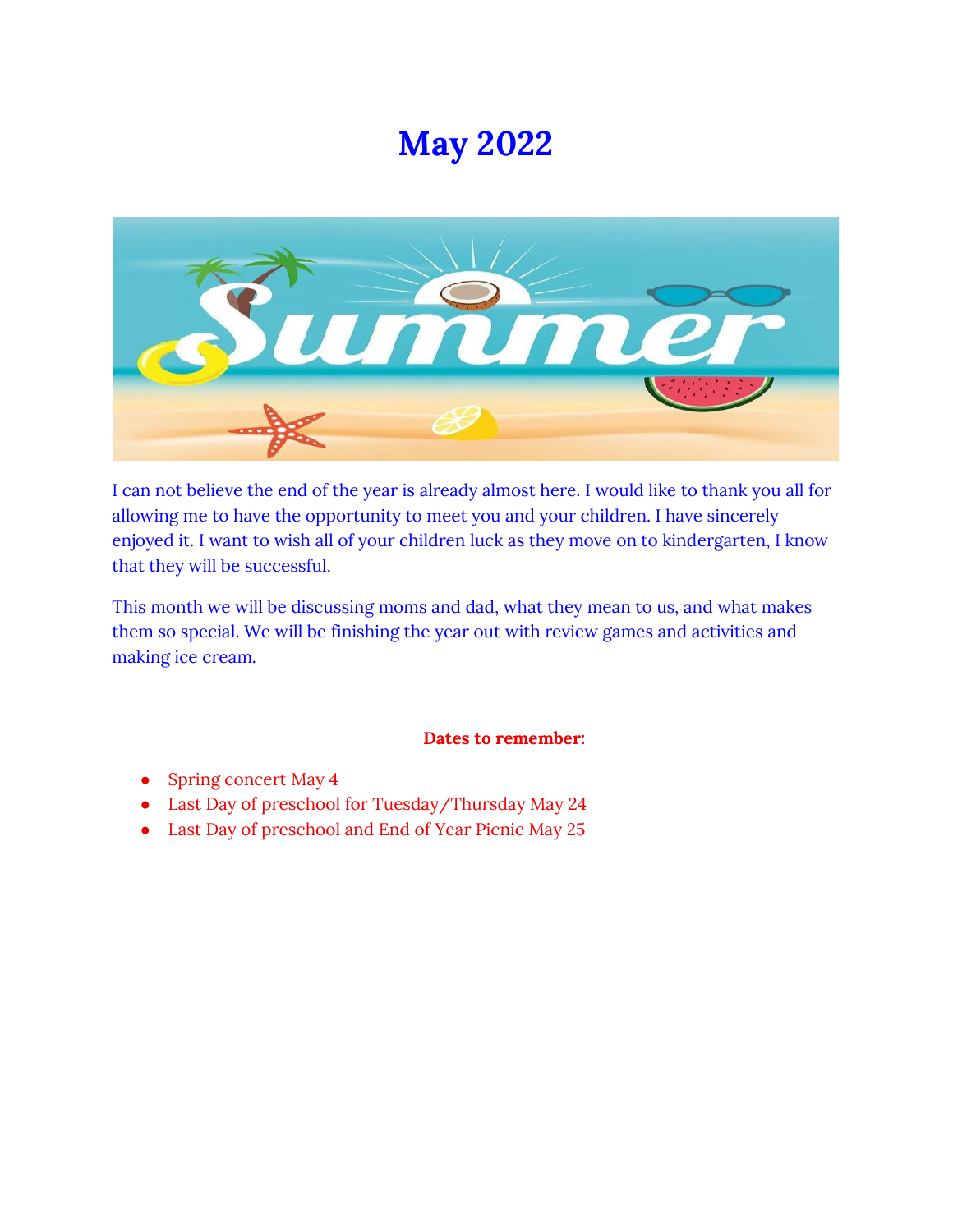## **Week of:** May 2 **Teacher: Mr. Andy & Ms. Josie**

**Study:** Moms and Dads Cardinals

**Letter:** Review

|                                 | <b>Monday</b>                                       | <b>Tuesday</b>                                 | Wednesdav                              | <b>Thursday</b>                        | Friday                                    |
|---------------------------------|-----------------------------------------------------|------------------------------------------------|----------------------------------------|----------------------------------------|-------------------------------------------|
| <b>Interest</b><br><b>Areas</b> | Cutting practice                                    | <b>Letter Bead stringing</b>                   | Cutting practice                       | <b>Letter Bead Stringing</b>           | Patterning<br>shape sorting               |
| <b>Large Group</b>              | Calendar, prayer, pledge,<br>and songs              | Calendar, prayer, pledge,<br>and songs         | Calendar, prayer,<br>pledge, and songs | Calendar, prayer,<br>pledge, and songs | Calendar, prayer,<br>pledge, and<br>songs |
| <b>Read-Aloud</b>               | <b>Twas The Night Before</b><br><b>Father's Day</b> | <b>Dad and Me Setting</b><br><b>Farts Free</b> | <b>I Love You, Mommy</b>               | T. Rex and the<br>Mother's Day Hug     | Daddy Is My<br><b>Hero</b>                |
| <b>Small Group</b>              | All about Dad paper                                 | All about Dad paper                            | <b>Super Dad project</b>               | All about Mom paper                    | All about Mom<br>paper                    |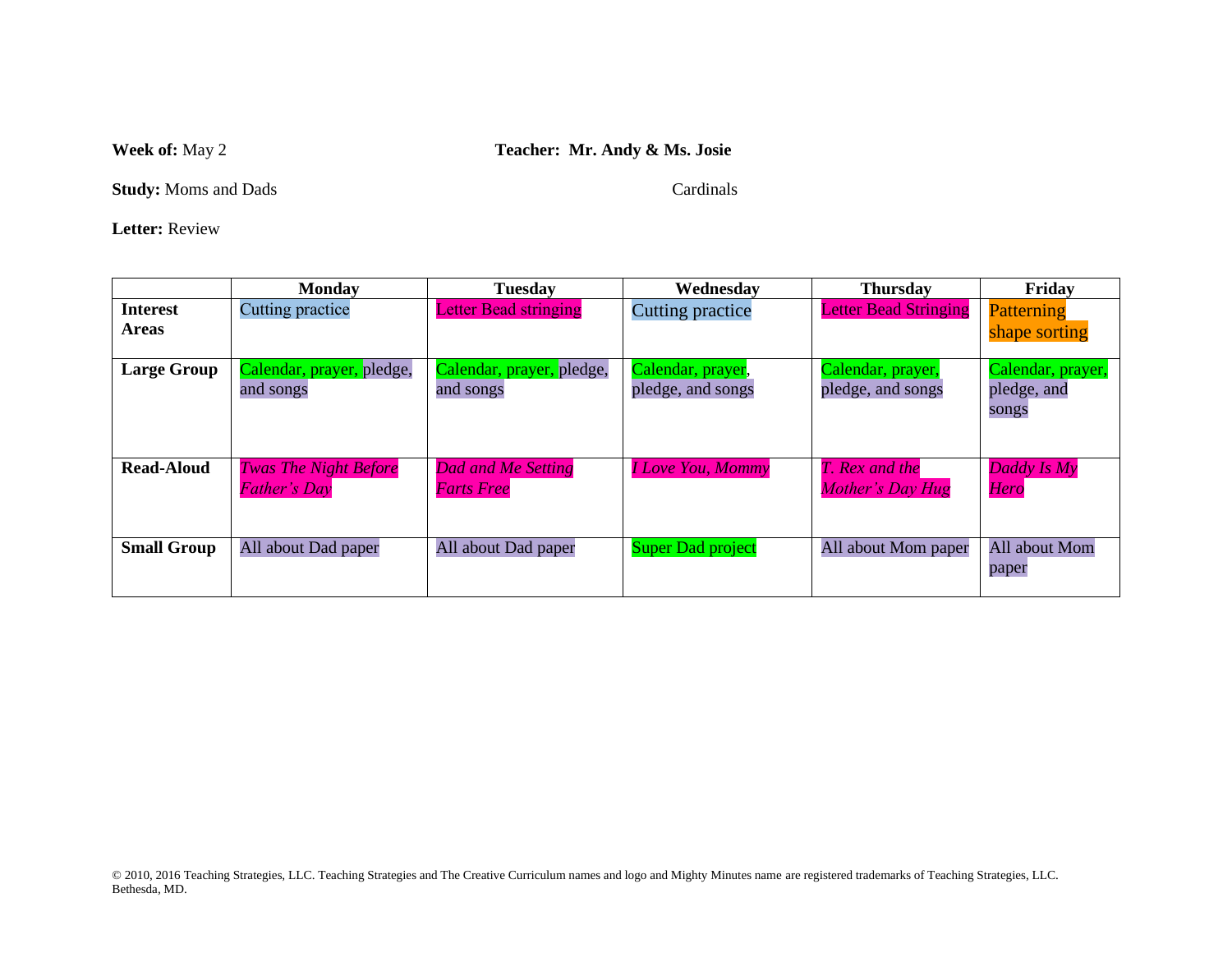# **Week of:** May 9 **Teacher: Mr. Andy & Ms. Josie**

**Study:** Mother's Day Cardinals

#### **Letter: Review**

|                                 | <b>Monday</b>                                                  | <b>Tuesday</b>                         | Wednesdav                              | <b>Thursday</b>                        | Friday                                              |
|---------------------------------|----------------------------------------------------------------|----------------------------------------|----------------------------------------|----------------------------------------|-----------------------------------------------------|
| <b>Interest</b><br><b>Areas</b> | <b>Alphabet soup</b>                                           | tea cup sensory bin                    | play doh                               | play doh                               | tea cup sensory bin                                 |
| Large<br>Group                  | Calendar, prayer,<br>pledge, and songs<br><b>Chart</b> animals | Calendar, prayer, pledge,<br>and songs | Calendar, prayer,<br>pledge, and songs | Calendar, prayer,<br>pledge, and songs | Calendar, prayer,<br>pledge, and songs              |
| Read-<br><b>Aloud</b>           | <b>We Love Our Mom</b>                                         | How to Raise a Mom                     | <b>You Are My Mother</b>               | A Mother's Love                        | <b>Twas The Night</b><br><b>Before Mother's Day</b> |
| <b>Small</b><br>Group           | Mother's Day gift                                              | Mother's Day gift                      | Mother's Day card                      | Mother's Day card                      | Hand print flower                                   |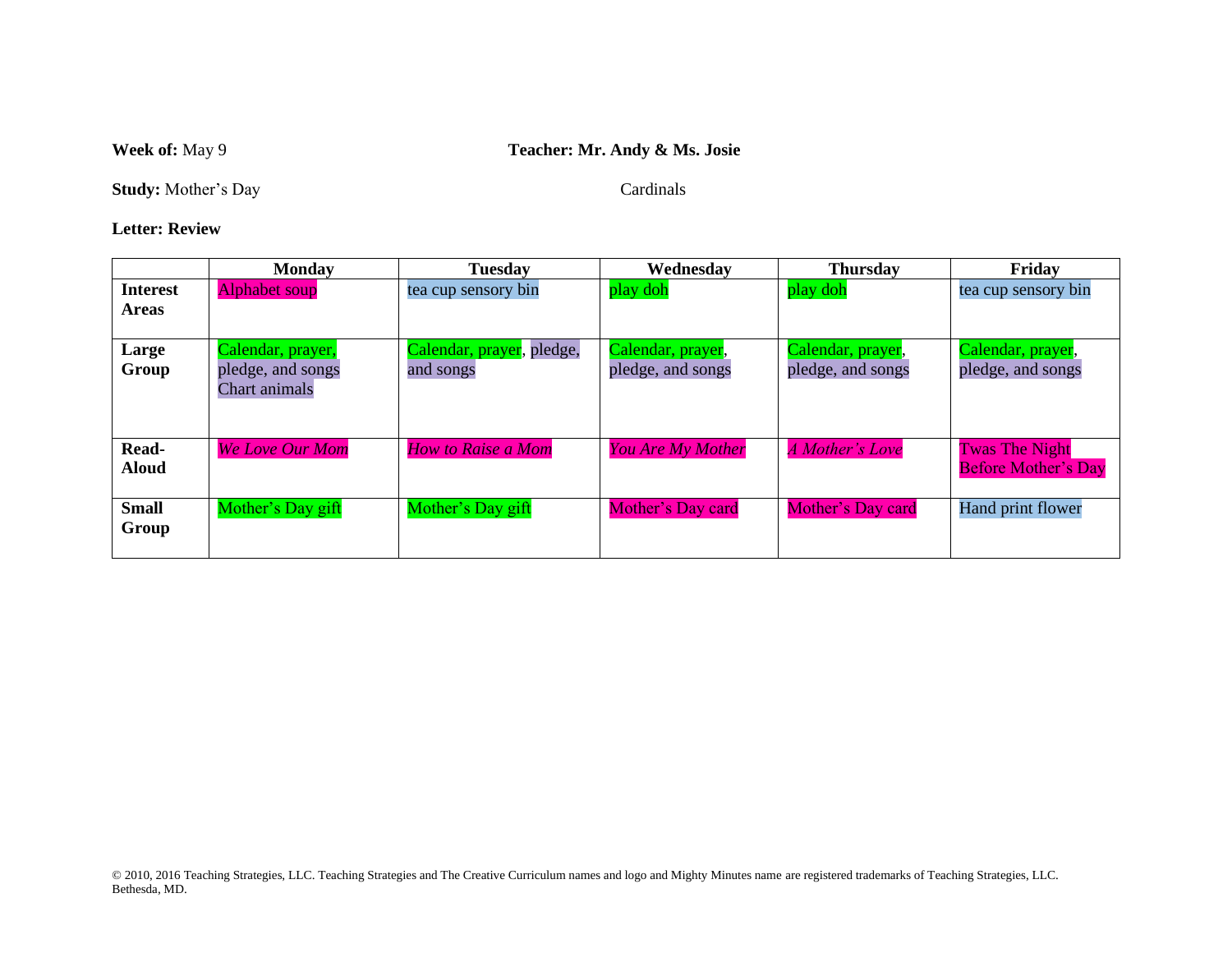#### **Week of:** May 16 **Teacher: Mr. Andy & Ms. Josie** Cardinals

**Study:** Fun Week

**Letter: Review**

|                       | <b>Monday</b>                | <b>Tuesday</b>                                            | Wednesdav                                               | <b>Thursday</b>                                      | Friday                                             |
|-----------------------|------------------------------|-----------------------------------------------------------|---------------------------------------------------------|------------------------------------------------------|----------------------------------------------------|
| <b>Interest</b>       | balloon tennis               | science bin                                               | life cycles bin                                         | <b>Ice cream math</b>                                | <b>Ice cream math</b>                              |
| <b>Areas</b>          |                              |                                                           |                                                         |                                                      |                                                    |
| Large                 | Calendar,                    | Calendar, prayer,                                         | Calendar, prayer, pledge,                               | Calendar, prayer, pledge,                            | Calendar, prayer, pledge,                          |
| Group                 | prayer, pledge,<br>and songs | pledge, and songs                                         | and songs                                               | and songs                                            | and songs                                          |
| <b>Read-Aloud</b>     | <b>Last Day Blues</b>        | Twas the Night<br><b>Before Summer</b><br><b>Vacation</b> | <b>The Berenstain Bears Too</b><br><b>Much Vacation</b> | <b>The Berenstain Bears</b><br><b>Graduation Day</b> | <b>Twas The Night Before</b><br><b>Summer Camp</b> |
| <b>Small</b><br>Group | <b>Letter Bingo</b>          | <b>Number Bingo</b>                                       | <b>Open Art</b>                                         | Make ice cream                                       | Make ice cream                                     |